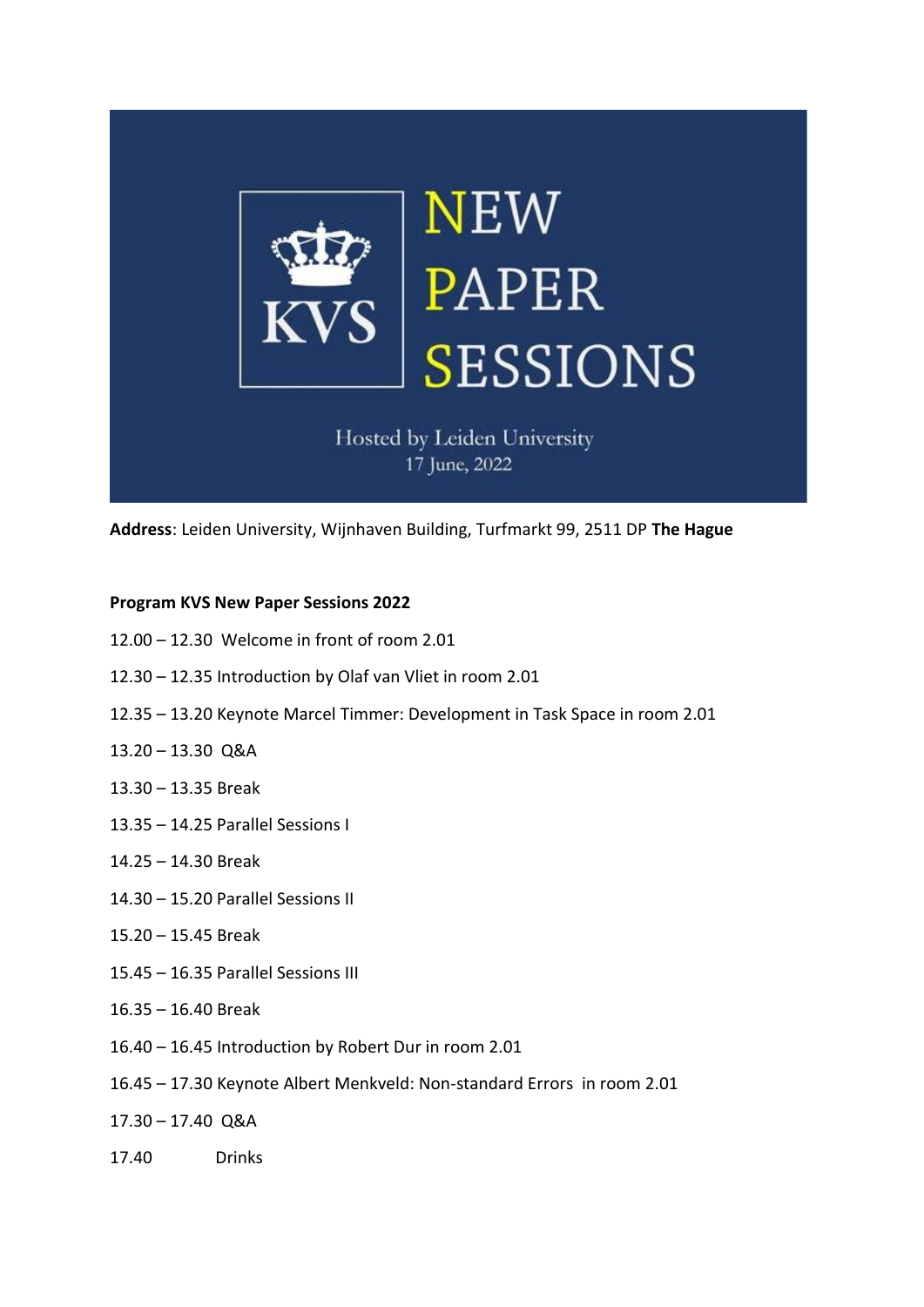# **13.35 – 14.25 Parallel Sessions I**

Session 1A: Discrimination session chair: TBA Room: TBA

**Robert Dur** (Erasmus School of Economics), Carlos Gomez-Gonzalez and Cornel Nesseler. *How to reduce discrimination? Evidence from a field experiment in amateur soccer*

**Busisiwe Radebe** (Vrije Universiteit Amsterdam) *Injustice squared - Black income inequality in South Africa*

Session 1B: Political Economy session chair: TBA Room: TBA

# **Bas Machielsen** (Utrecht University) *Returns to Politics Under A Changing Political System*

**Anna Minasyan** (University of Groningen) and Astghik Mavisakalyan. *Mining and Mistrust in Government* 

Session 1C: Climate session chair: Maarten Bosker (EUR) Room: TBA

### **Stefan Leeffers** (Nova SBE)

*Preparing for Urban Floods in Mozambique: A Field Experiment on Risk Communication*

**Vinzenz Peters** (Maastricht University), Jingtian Wang and Mark Sanders. *Resilience to extreme weather events and local financial structure of prefecture-level cities in China*

Session 1D: Human Capital session chair: Pierre Koning (Vrije Universiteit Amsterdam) Room: TBA

**Julius Ilciukas** (University of Amsterdam) *Fertility and Parental Retirement*

**Ron Diris** (Leiden University) and Olaf van Vliet. *The relation between skills and job security: International evidence from PIAAC*

#### Session 1E: Family and Education session chair: Niels Rietveld (EUR) Room: TBA

**Thomas Buser** (University of Amsterdam), Rafael Ahlskog, Magnus Johannesson, Philipp Koellinger, and Sven Oskarsson.

*Using genes to explore the effects of cognitive and non-cognitive skills on education and labor market outcomes*

**Stanislav Avdeev** (University of Amsterdam), Nadine Ketel, Hessel Oosterbeek and Bas van der Klaauw. *How Do Siblings Influence Our Study Choice? Evidence from Admission Lotteries*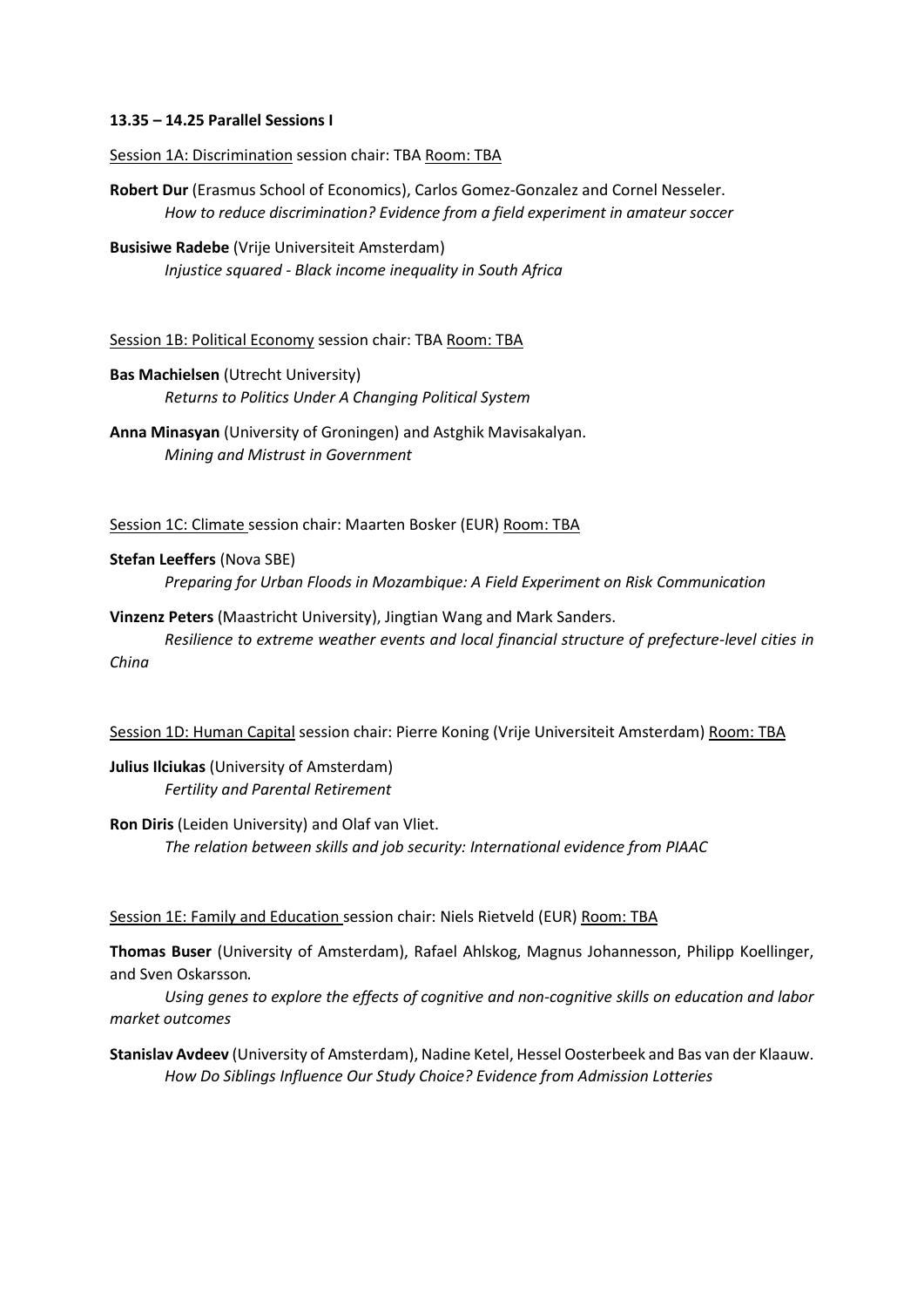### **14.30 – 15.20 Parallel Sessions II**

Session 2A: Sectoral Contributions to Income and Welfare session chair: TBA Room: TBA

**Bauke Visser** (Erasmus School of Economics) *Cruise ship tourism in Rotterdam: costs dwarf benefits*

#### **Oscar Lemmers** (Statistics Netherlands)

*Measuring the economic contribution of firms and activities in terms of national income*

Session 2B: Covid-19 session chair: TBA Room: TBA

**Riccardo Silvestrini** (Erasmus School of Economics), Guido Ascari and Andrea Colciago. *Business Dynamism, Sectoral Reallocation and Productivity in a Pandemic*

**Xuan Wang** (Vrije Universiteit Amsterdam), Charles Goodhart, M. Udara Peiris and Dimitrios Tsomocos.

*Corporate Legacy Debt, Inflation, and Efficacy of Monetary Policy*

Session 2C: Migration and Taxation session chair: Albert Jan Hummel (UVA) Room: TBA

**Paul Muller** (Vrije Universiteit Amsterdam), Massimo Giuliodori and Lisa Timm.

*Tax incentives for high skilled immigrants: evidence from a preferential tax scheme in the Netherlands*

**Giacomo Boffi** (Leiden University), Eduard Suari-Andreu and Olaf van Vliet. *The net fiscal position of migrants in Europe: a decomposition analysis*

Session 2D: Information session chair: TBA Room: TBA

**Andreas Ziegler** (University of Amsterdam) *Optimal (mis-)coordination under uncertainty: Testing information design in the laboratory*

**Dana Sisak** (Erasmus School of Economics) and Philipp Denter. *Information Sharing with Status Concerns*

Session 2E: Experiments on Bargaining session chair: TBA Room: TBA

**Katharina Brütt** (University of Amsterdam) and Huaiping Yuan. *Pitfalls of pay transparency: Evidence from the lab and the field*

**Christina Rott** (Vrije Universiteit Amsterdam), Lina Lozano and Arno Riedl. *The Impact of the Menstrual Cycle on Bargaining Behavior*